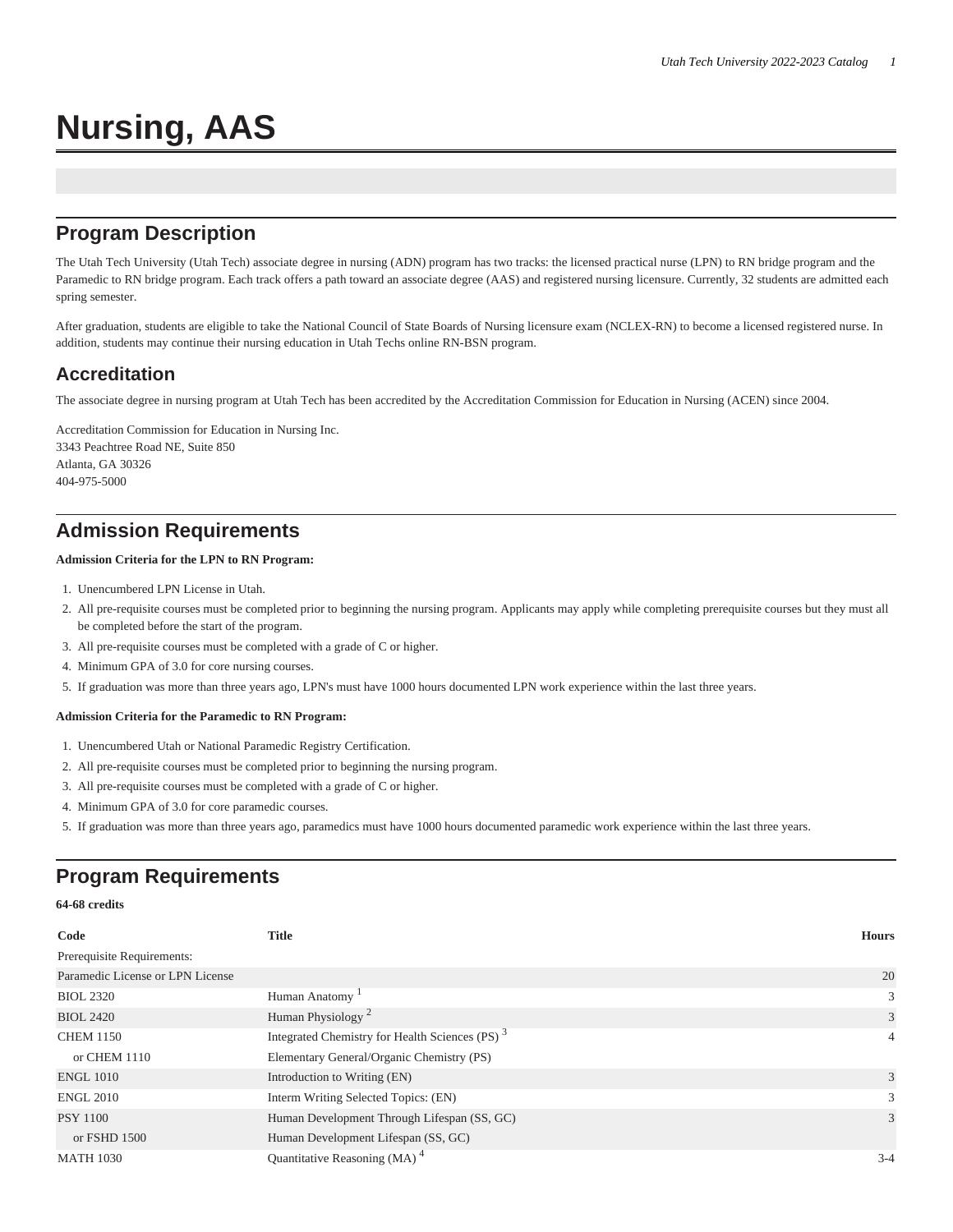| or MATH 1040 | Introduction to Statistics (MA)     |
|--------------|-------------------------------------|
| or MATH 1050 | College Algebra / Pre-Calculus (MA) |
|              |                                     |

1 BIOL 2325 is a co-requisite to BIOL 2320 but is not required for program admission.

2 BIOL 2425 is a co-requisite to BIOL 2420 but is not required for program admission.

- 3 CHEM 1155 and CHEM 1115 are co-requisite to CHEM 1150 and CHEM 1110 respectively, but neither is required for program admission. If students plan to advance to graduate level nursing programs, you should complete CHEM 1110.
- <sup>4</sup> MATH 1040 is highly recommended if you plan to advance to a graduate level nursing program.

| Code                             | <b>Title</b>                             | <b>Hours</b>   |
|----------------------------------|------------------------------------------|----------------|
| <b>Core Nursing Requirements</b> |                                          |                |
| <b>NURS 2450</b>                 | Nursing Pharmacology Concepts I          | 3              |
| <b>NURS 2500</b>                 | Health & Illness Concepts II             |                |
| <b>NURS 2501</b>                 | Health & Illness Concepts II Clinical    | 2              |
| <b>NURS 2700</b>                 | Health & Illness Concepts III            |                |
| <b>NURS 2701</b>                 | Health and Illness Concepts III Clinical | 2              |
| <b>NURS 2750</b>                 | Concept Synthesis                        | $\overline{2}$ |

Select one of following tracks:

| <b>Title</b>                       | <b>Hours</b>   |
|------------------------------------|----------------|
|                                    |                |
| Paramedic to RN Transition Course  | $\overline{c}$ |
| Paramedic to RN Nursing Skills Lab | $\mathbf{1}$   |
|                                    |                |
|                                    | <b>Hours</b>   |
|                                    |                |
|                                    |                |
| LPN to RN Transition Course        | $\overline{2}$ |
|                                    | <b>Title</b>   |

## **Graduation Requirements**

1. Complete a minimum of 64 college-level credits (1000 and above).

2. Complete at least 20 lower-division credits at Utah Tech for institutional residency.

3. Minimum cumulative GPA 2.0.

4. Grade C or higher in each General Education, Program Prerequisite, and Core Discipline Requirement course.

## **Graduation Plan**

| Code                     | <b>Title</b>                                    | <b>Hours</b> |
|--------------------------|-------------------------------------------------|--------------|
| 1st Year                 |                                                 |              |
| <b>Spring Semester</b>   |                                                 |              |
| LPN or Paramedic License |                                                 | 20           |
| <b>ENGL 1010</b>         | Introduction to Writing (EN)                    | 3            |
| or ENGL 1010D            | Introduction to Writing (EN)                    |              |
| <b>FSHD 1500</b>         | Human Development Lifespan (SS, GC)             | 3            |
| or PSY 1100              | Human Development Through Lifespan (SS, GC)     |              |
| <b>MATH 1030</b>         | Quantitative Reasoning (MA)                     | $3 - 4$      |
| or MATH $1040$           | Introduction to Statistics (MA)                 |              |
| or MATH 1050             | College Algebra / Pre-Calculus (MA)             |              |
| <b>BIOL 2320</b>         | Human Anatomy                                   | 5            |
| & BIOL 2325              | and Human Anatomy Lab (May be taken previously) |              |
| <b>Summer Semester</b>   |                                                 |              |
| <b>ENGL 2010</b>         | Interm Writing Selected Topics: (EN)            | 3            |